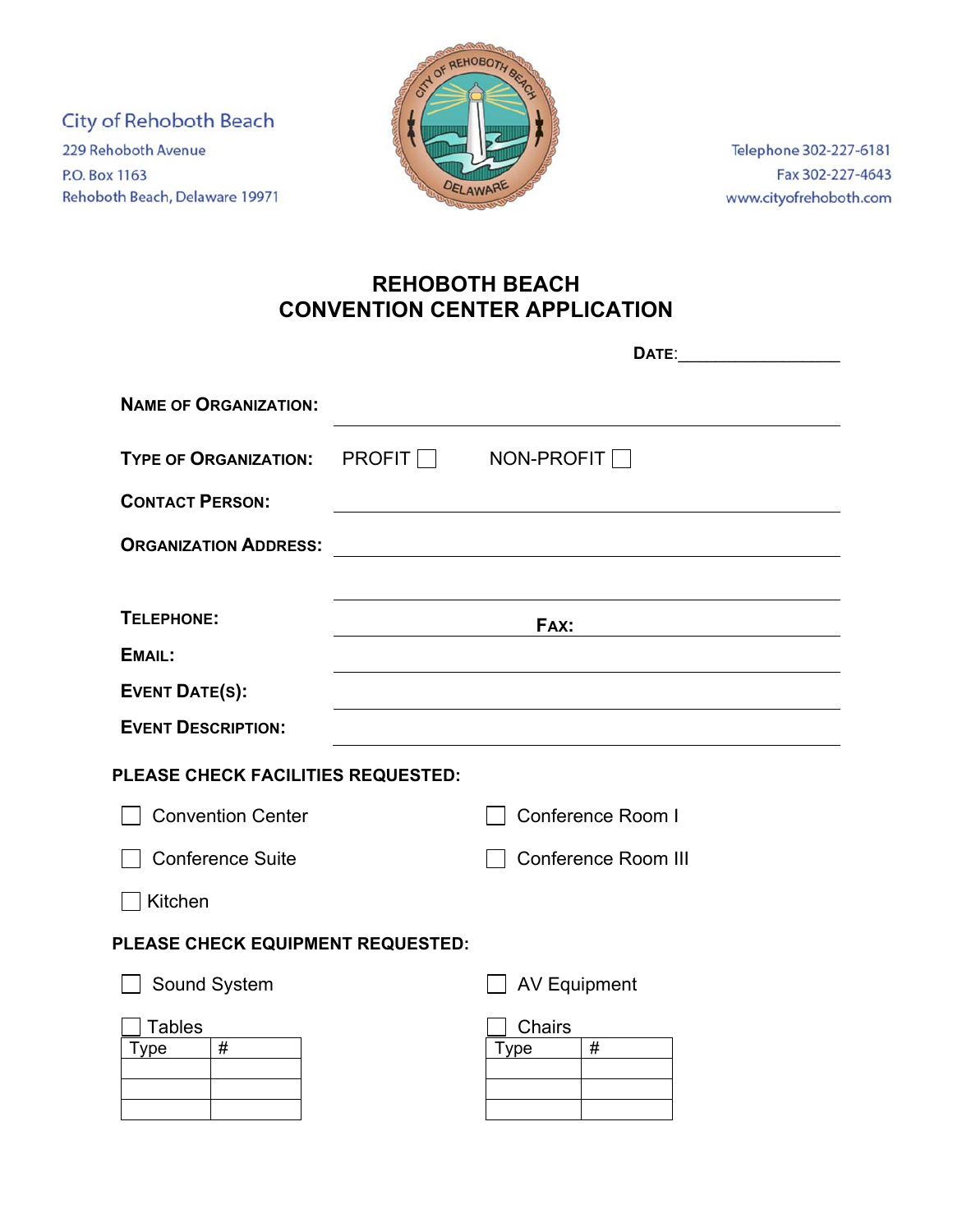| <b>DAY</b>       | <b>DATE</b> | <b>START TIME</b> | <b>END TIME</b> | <b>FACILITIES</b> | <b>COST</b> |
|------------------|-------------|-------------------|-----------------|-------------------|-------------|
| <b>MONDAY</b>    |             |                   |                 |                   |             |
|                  |             |                   |                 |                   |             |
|                  |             |                   |                 |                   |             |
| <b>TUESDAY</b>   |             |                   |                 |                   |             |
|                  |             |                   |                 |                   |             |
|                  |             |                   |                 |                   |             |
|                  |             |                   |                 |                   |             |
| <b>WEDNESDAY</b> |             |                   |                 |                   |             |
|                  |             |                   |                 |                   |             |
|                  |             |                   |                 |                   |             |
| <b>THURSDAY</b>  |             |                   |                 |                   |             |
|                  |             |                   |                 |                   |             |
|                  |             |                   |                 |                   |             |
| <b>FRIDAY</b>    |             |                   |                 |                   |             |
|                  |             |                   |                 |                   |             |
|                  |             |                   |                 |                   |             |
| <b>SATURDAY</b>  |             |                   |                 |                   |             |
|                  |             |                   |                 |                   |             |
|                  |             |                   |                 |                   |             |
|                  |             |                   |                 |                   |             |
| <b>SUNDAY</b>    |             |                   |                 |                   |             |
|                  |             |                   |                 |                   |             |
|                  |             |                   |                 |                   |             |
| <b>TOTAL</b>     |             |                   |                 |                   |             |
|                  |             |                   |                 |                   |             |

## **SPECIAL INSTRUCTIONS:**

| Liability Insurance: $\Box$ YES $\Box$ NO                                                                                                      |  |                                                                                              |  |  |  |  |
|------------------------------------------------------------------------------------------------------------------------------------------------|--|----------------------------------------------------------------------------------------------|--|--|--|--|
|                                                                                                                                                |  |                                                                                              |  |  |  |  |
|                                                                                                                                                |  | Security Deposit: ____________________________Date: _____________________________            |  |  |  |  |
|                                                                                                                                                |  | Balance due: <u>New York: Date: Date: New York: Taken By:</u> National Property of the Date: |  |  |  |  |
| Applications can be mailed to:<br>The Rehoboth Beach Convention Center<br>229 Rehoboth Avenue $\sim$ P.O. Box 1163<br>Rehoboth Beach, DE 19971 |  |                                                                                              |  |  |  |  |
|                                                                                                                                                |  | Or sent via e-mail attachment to: convention.center@cityofrehoboth.com                       |  |  |  |  |

For more information, please call: 302-227-6181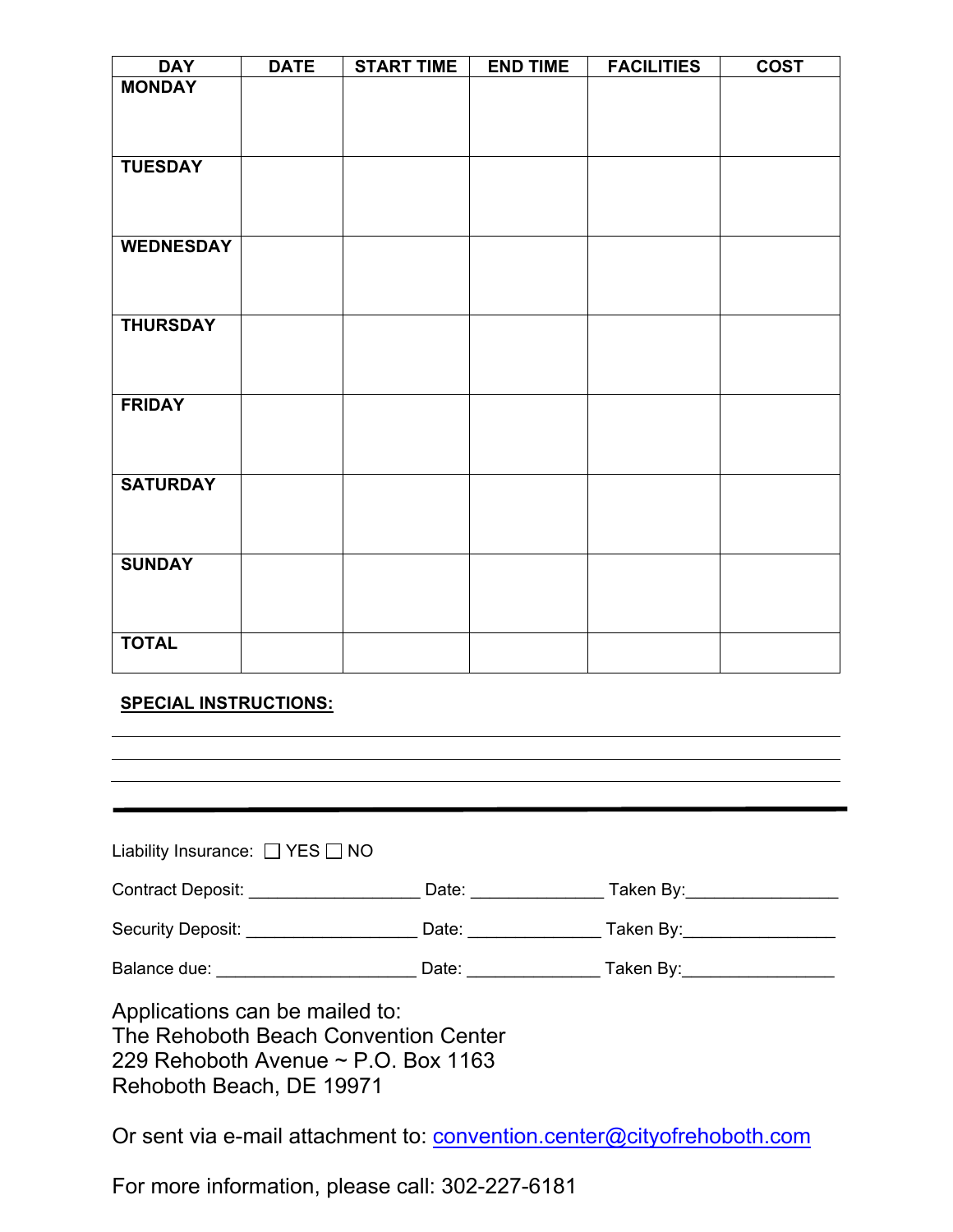